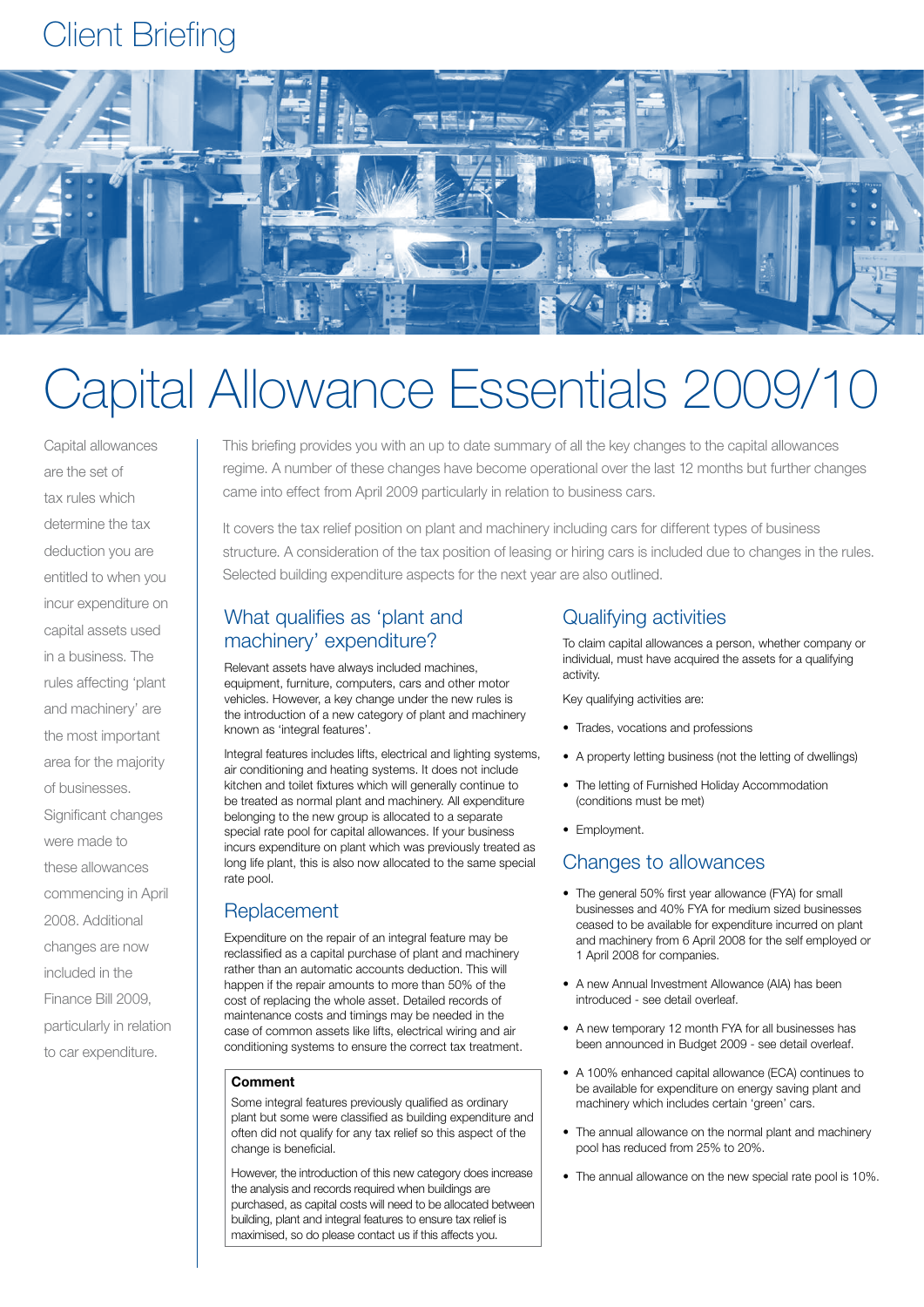

## What is the AIA?

The AIA applies to expenditure incurred on plant and machinery on or after 6 April 2008 for the self employed or 1 April 2008 for companies. It is not available for expenditure on cars but is available for most types of plant and machinery, including the new category, integral features.

The annual allowance is £50,000 per 12 month accounting period and all qualifying expenditure up to that level qualifies for a year to 100% allowance. Anything over that falls into the normal capital allowance pools at either 20% or 10%.

An apportionment of the £50,000 limit will be required if the accounting period straddles April 2008. For example, a company with a year to 31 December 2008 will only be entitled to an AIA of £37,500 (9/12 x £50,000).

## Am I a winner or a loser?

This depends on how much you spend and what you spend it on. For example, if you spend £10,000 per annum on plant, then you will be a winner. Previously, a small business would have obtained a 50% FYA (£5,000) but then would have had to write the balance off on a reducing balance at 25% (now 20%) per annum in future years. With the AIA, all of the £10,000 will be fully written off in year one so many small businesses will now get 100% up front relief on plant expenditure.

However, if you spend £200,000 on air conditioning, you will be a loser. Previously, a medium sized business would have received a 40% FYA (£80,000) and then a 25% reducing balance allowance per annum in future years.

Under the new rules, the AIA will only amount to £50,000.The balance of £150,000 expenditure will be allocated to the special rate pool and will obtain a 10% allowance in the same period. This would give total capital allowances for the year of expenditure of £65,000, being £50,000 AIA plus £15,000 annual allowance. In future periods only the 10% annual allowance will be available.

#### **Comment**

The timing of capital expenditure has always been an important consideration because of the effect on taxable business profits. These changes could mean that there is a significant impact. For the small business big swings in taxable profits could occur from one year to the next depending on the level of capital expenditure.

You may wish to discuss your expenditure plans so that together we can maximise the benefits available and also advise you of the cash flow implications for tax payments.

If you are self employed, you may also need to consider the impact of any resulting profit changes on your eligibility for tax credits.

## Is AIA available to all businesses?

AIA is available to all sizes of business whether you operate as a company, sole trader or partnership. However, a mixed partnership, being a partnership not comprising only of individuals, is excluded.

- A company is entitled to a single AIA for all its qualifying activities.
- A sole trader or a partnership has the potential to have a separate AIA for each qualifying activity that is carried on. This applies even if an individual has several businesses or is involved in several partnerships.

For example, if N and D are in partnership and run a catering business with premises in Coventry and N also operates a childcare nursery in Leicester, each business would be entitled to the AIA. But if both qualifying activities were undertaken by a single company, they would have to share one AIA allowance.

The AIA will also have to be shared in what are known as 'related' business situations. The detailed rules are not considered here but simple examples of those affected include:

- a group of companies
- businesses with similar activities controlled by the same person
- businesses which operate from shared premises and which are controlled by the same person.

#### **Comment**

These rules are aimed at ensuring that businesses are not artificially structured simply to obtain more than one AIA entitlement such as splitting one trade between two companies. However, there will be a number of genuine businesses and independent companies which are caught by the rules so if you are involved in multiple business activities, you should consider obtaining advice on this issue so that your AIA entitlement can be established.

## Temporary First Year Allowances (FYA)

Included within the 2009 Budget announcements was a statement that the Finance Bill 2009 will introduce a new temporary 40 percent first year allowance (FYA) for expenditure on plant and machinery.

The budget notes state that the temporary FYA will be available to:

- any individual;
- any partnership; and
- any company

where a qualifying activity is carried on in the 12 month period commencing 1 April 2009 for companies and 6 April 2009 for individuals and partnerships.

This is to give an extra boost of tax relief for expenditure on qualifying plant and machinery not covered by the AIA as otherwise it would only be eligible for a 20% annual allowance. The FYA does not apply to expenditure on integral features, cars, long life assets and assets for leasing.

#### **Comment**

The availability of additional capital allowances will be attractive to larger or plant intensive businesses where the AIA is insufficient, particularly groups of companies where one AIA has to be shared between all companies.

## Expenditure not covered by AIA or FYA

Where expenditure is not fully covered by other allowances such as AIA or FYA it will either attract the 20% annual allowance in the main pool or the 10% allowance in the special rate pool.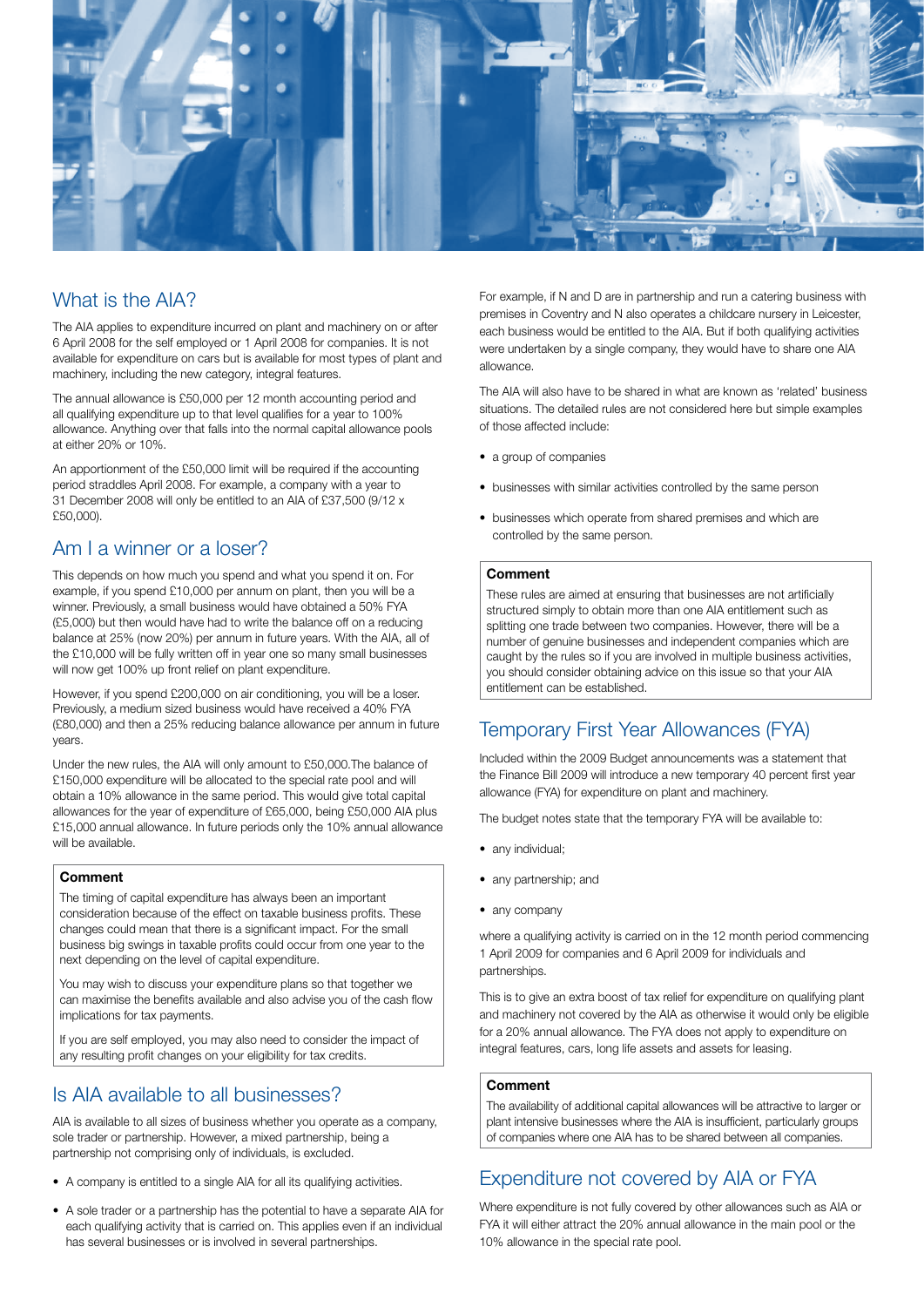

## Small plant and machinery pools

Businesses will be able to claim a one off allowance of up to £1,000 in the case of both the plant and the special rate pool, once the unrelieved expenditure in either the main rate pool or the special rate pool is £1,000 or less. This is to get rid of the tedious situation in very small businesses where, for example, a main pool balance of £600 continues to be written off bit by bit each year by the annual allowance of 20%.

This measure only has operational effect for chargeable periods beginning on or after 1 April 2008 for businesses within the charge to corporation tax and on or after 6 April 2008 for businesses within the charge to income tax so is only now going to have an impact.

For example, if a self employed person prepares accounts to 31 May, the first relevant period to which this new facility could be applied is the year ended 31 May 2009.

#### Business cars

The Finance Bill 2009 includes changes to the basis of capital allowances for car purchases and the tax relief thereon from 1 April 2009 for companies and 6 April 2009 for individuals in business.

#### For purchases before April 2009 the following rules apply:

- Cars with CO<sub>2</sub> emissions up to 110 grams per kilometre (g/km) qualified for the 100% ECA irrespective of cost.
- Cars costing up to £12,000 were included in the main plant pool and get the annual 20% reducing allowance only. The AIA cannot be applied against such purchases whereas it is available on vans.
- Cars costing more than £12,000 (so called expensive cars) usually had to be allocated to a separate single asset pool. Each qualifies for the annual allowance of 20% but with a maximum allowance on each car of £3,000. On disposal of each separate asset an extra allowance is available on any overall net cost.
- • Qualifying hire cars such as short term hire cars, driving school cars or cars leased to the disabled - irrespective of cost – were included in the main pool and get a 20% allowance only. This applied even where the cars cost more than £12,000.
- Any cars used by the self employed with part non business use were also separately allocated to a single asset pool so that any private use element can be restricted. This does not apply to employee provided cars.
- Motor cycles were included within the definition of car for capital allowance and lease deduction purposes.

#### For purchases from April 2009:

The annual allowance is dependent on the  $CO<sub>2</sub>$  emissions of the car rather than the cost.

- Cars with  $CO<sub>2</sub>$  emissions up to 110 grams per kilometre (g/km) will continue to qualify for the 100% ECA irrespective of cost.
- Cars between 110 -160 g/km are placed in the main pool and will qualify for an annual allowance of 20%.
- Cars in excess of 160 g/km are placed in the special rate pool and will qualify for an annual allowance of 10%.
- The new rules apply to all cars including 'qualifying hire cars' which means they may not be as favourably treated as before.
- Any cars used by the self employed where there is part non-business use will still be separately allocated to a single asset pool. The annual allowance will initially be either 20% or 10% depending on the  $CO<sub>2</sub>$ emissions and then the allowance will be restricted for the private use element.

Motor cycles are now excluded from the definition of a car for capital allowance and lease deduction purposes. The tax treatment of motor cycles is considered in detail later in this briefing.

#### **Comment**

The proposals change the timings of when you will receive car allowances. There is a reduction of the annual allowances available on some business car purchases but on others there will be an initial advance on the allowances as there is no longer a £3,000 annual allowance limit on more expensive cars.

#### **Example**

A company purchases three cars for £20,000 in its 12 month accounting period to 31 December 2009. The dates of purchase and CO<sub>2</sub> emissions are as follows:

| Red car      | White car  | <b>Blue car</b> |
|--------------|------------|-----------------|
| 1 March 2009 | 1 May 2009 | 1 May 2009      |
| 145          | 145        | 165             |

Allowances in the year to 31 December 2009 relating to these purchases will be

| Red car (single                                       | White car (main pool                    | Blue car (special rate      |
|-------------------------------------------------------|-----------------------------------------|-----------------------------|
| pool as more than                                     | as emissions less                       | pool as emissions           |
| £12,000 cost)                                         | than 160)                               | more than 160)              |
| £20,000 @ 20% =<br>£4,000 but restricted<br>to £3,000 | £20,000 @ 20% =<br>£4.000<br>No capping | £20,000 $@10\% =$<br>£2,000 |

In the following year to 31 December 2010 the allowances will be:

| Red                                                   | White                                   | <b>Blue</b>              |
|-------------------------------------------------------|-----------------------------------------|--------------------------|
| £17,000 @ 20% =<br>£3,400 but restricted<br>to £3,000 | £16,000 @ 20% =<br>£3,200<br>No capping | £18,000 @10% =<br>£1,800 |

### **Disposals**

Where there is a disposal of plant and machinery from the main or special rate pools any balance of expenditure, after taking into account sale proceeds, continues to attract the annual allowance.

Where there is a disposal of a car held in a single asset pool, there is an additional allowance if there is an unrelieved cost often referred to as a balancing allowance.